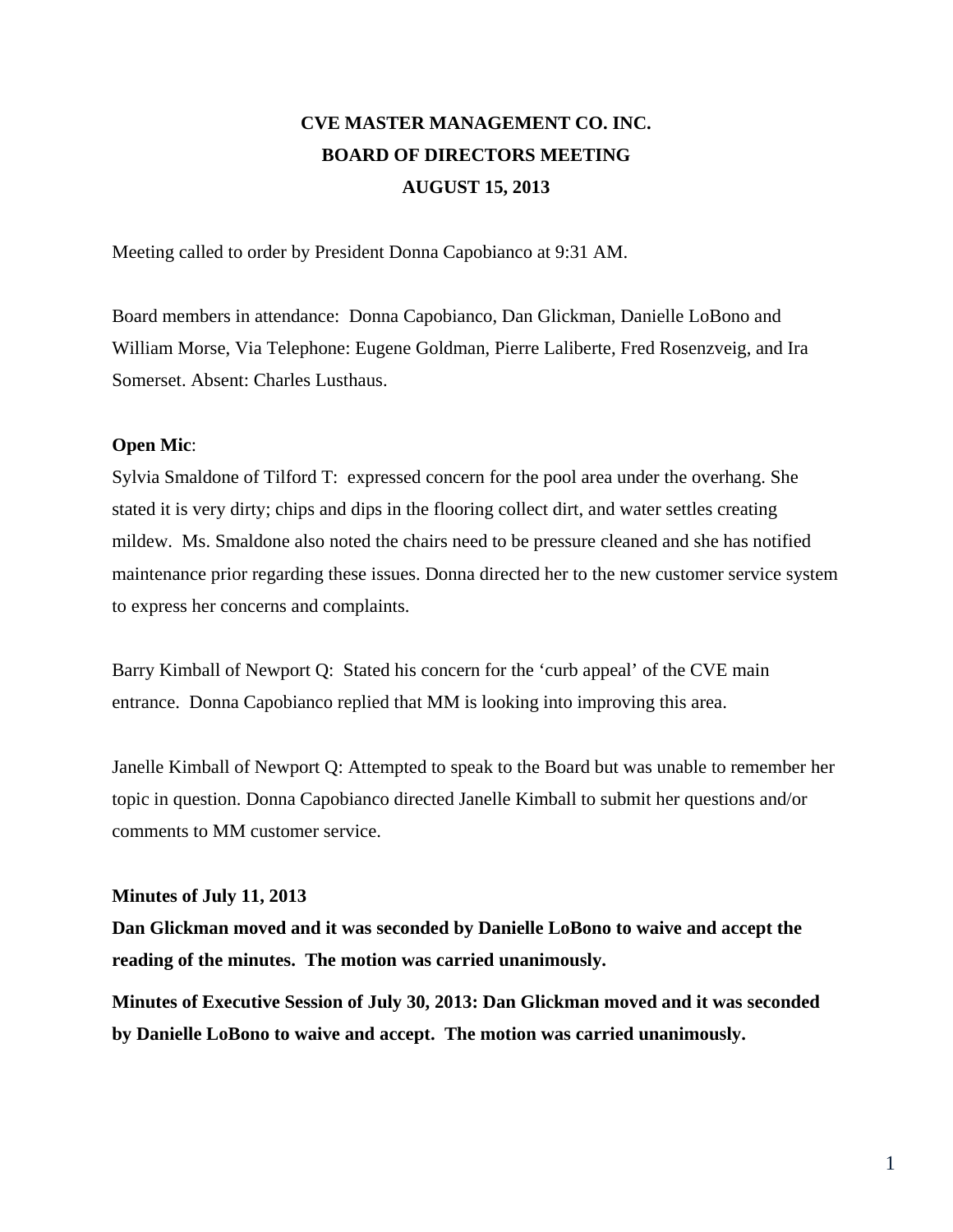#### **Treasurer's Report – Bill Morse**

The CVE Master Management Financial Report was distributed and a hardcopy given to all Board members and discussed in detail. For the month ending July 31, the Total Revenue was \$979,203; Total Expenses were \$874,262; Expenses over the Revenue was \$104,940; Water and Sewer expense are \$145,000 versus the budgeted \$250,000; YTD Revenue \$6,860,331; YTD Expenses are \$6,455,085; Revenue exceed expenses by \$405,246; Balance Sheet \$1,820,971; Cash \$1,837,836; CD \$3,658,808; Monthly Assessments Receivable \$911,810; Total Assets are \$5,034,806; Total Liabilities are \$3,580,893 and Total Equity \$1,453, 912. Bill stated, in regard to the outstanding net assessments receivable, \$70,203 represents late fees charged on outstanding items, without late fees the actual assessments overdue are a net \$840,976. Dan Glickman requested an update on the collection process of past due fees. Bill Morse responded, stating that a process has been set up and we trying to work with the attorney's database and the database Seacrest has been maintaining so that nothing falls through the cracks. Bill Morse also stated that 'uncollectable' items are an issue; a large claim against a unit because of mortgages, etc. and the unit is foreclosed and there would be not enough money to satisfy the demand. MM made policy decision years ago not to pursue foreclosed properties to protect interest. Furthermore if there is a tax certificate for unpaid taxes on a unit and it continues to go unpaid, the certificate holder can go to court to file an action and to get a deed. Once the deed is

issued all claims are no longer applicable on any tax certificate deeds. The Board can have a discussion in regard to the process.

#### **President's Report – Donna Capobianco**

**Report:** Master Management has provided a report summarizing the actions of the MM Board Members since installation from March 15 to July 31, 2013. This may be viewed by registered members on www.cvebd.com. Also it will also be published in the October issue of The Reporter. Donna reviewed the following topics outlined in the report: staffing, legal, collections, facilities management, golf course, communications, and service quality improvement.

**Introduction of New Executive Director:** Marcel Korman was introduced by the MM Board to the CVE community. Marcel Korman briefly stated his professional experiences and going forward with plans to help improve the CVE community.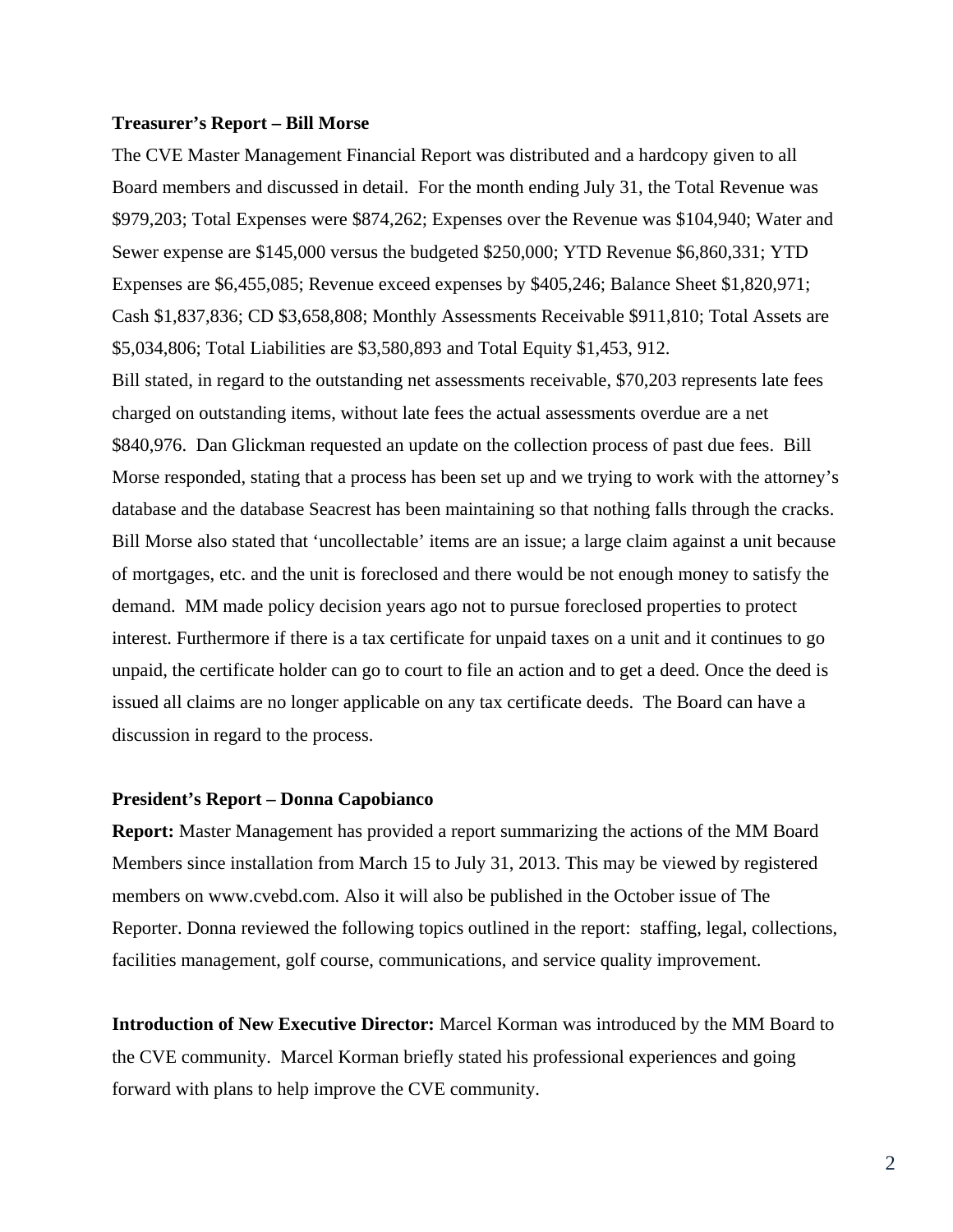**Irrigation Agreement with Recreation (CVRF/Bay):** Donna Capobianco stated that MM and Recreation have signed an agreement that the CVE irrigation will be under one system. The Clubhouse is not attached to the agreement at this time. The Recreation Committee has agreed to cover the expenditure for the installation and MM will incur expenses to maintain the irrigation system.

Nancy Giordano Chairman of Recreation stated to the Board in a previous meeting, a desire for a Comcast representative to be onsite to assist CVE residents. Marcel Korman spoke with a Comcast Representative and is working to improve customer service relationships between Comcast and CVE residents. To contact Comcast residents may call the following number 866- 405-9365 which is available on the www.cvedb.com website.

Lost Checks Issue & Update: Steve Kittredge of Seacrest highlighted two areas of fault and stated the boxes at the Clubhouse, due to wind driven rain some checks were destroyed. Checks mailed directly to the USPS were misplaced and after several weeks checks were found at the USPS undelivered. After several meetings Seacrest and the bank have agreed to have a daily courier to collect the checks.

**New Customer Service Work Order System:** CVE residents may manually complete a form at the office, telephonically register issues, or electronic filing may be done via email at customerservice@cvedb.com or on www.cvebd.com on the web page.

**Locating Services – Craig A Smith Proposal:** Donna Capobianco stated that the Sunshine 8-11 Service Contract safeguards the irrigation main line. It is a utility that MM owns, the main is expensive to repair and replace in the event of damage caused from other utilities digging and drilling around or near the pipe. MM needs to be registered with Sunshine 8-11 Service and be contracted with a Locator Service Company. Sunshine 8-11 is a clearing house that when digging is going to occur near a utility, it generates a ticket to a locator service company that comes out and marks the location of our lines near the dig site. **Donna Capobianco moved and Dan Glickman seconded to approve the Craig A Smith locating services contract proposal**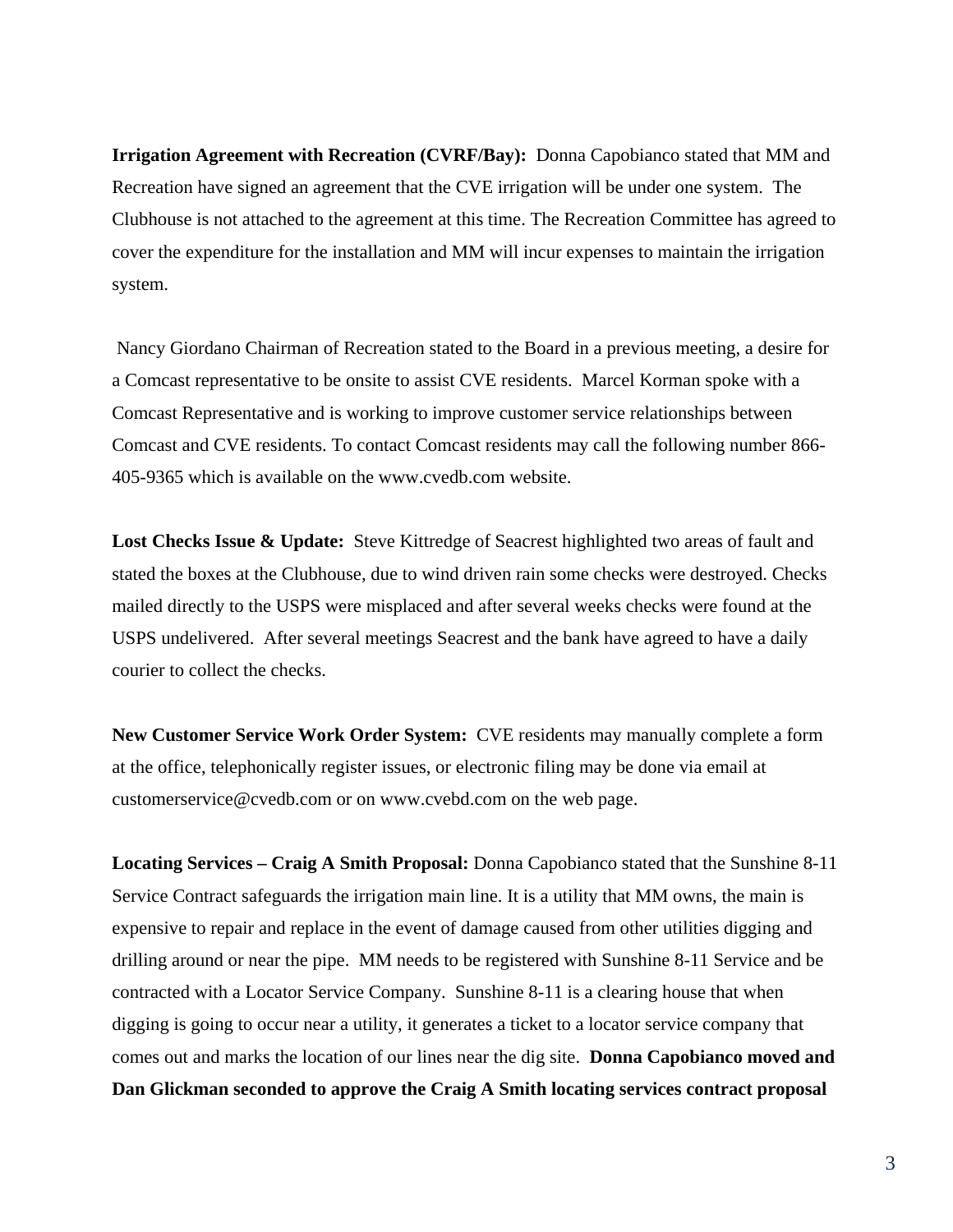**not to exceed a \$12,000 annually for a two year contract with a 30 day out clause for any reason, Craig A Smith insurance coverage does meet MM requirements. With Board approval an anticipated start dated is September 1, 2013.** Ira Somerset requested clarification on who will contact Sunshine 8-11. Donna specified that Sunshine 8-11 are the clearing house that sends a ticket to Craig A Smith and they are the locator company to come out and mark our lines. Craig A Smith sub-contractors come out and marks, FPL and the City do their own marking. Walter Magenheim stated that any association who does any work on their property and does not call MM are financially responsible for any destruction or damage to any other provider or utility lines. After further discussion, the Board voted and the **Motion carried and was accepted unanimously** 

• Correction made 09.12.13 at following Board of Director's meeting Revised verbiage: "Walter Magenheim stated that any associations who does any digging on their property and does not call *811-Sunshine* are financially responsible for any destruction or damage to any other provider or utility lines".

#### **Report**

**Transportation Committee – Dan Glickman:** The Transportation Committee recommends to the Board that the following East route bus stops be implemented by Quality Transportation, in consultation with and approval by the Executive Director: Walgreens on Powerline Road on Thursday and Sunday and Wal-Mart on Military Trail on Monday, Wednesday and Friday. Benches will be installed and available at both locations. **Dan Glickman moved and Danielle LoBono seconded to approve the Transportation Committee recommendations for the bus routes.** Ira Somerset explained the proper procedures on the rules for the committee should follow, stated that a motion is not necessary as long as it is no cost to the CVE community and it is approved by the President and the Executive Director it does go into effect. After discussion **Dan Glickman withdrew his motion and Danielle LoBono seconded the withdrawal. After review Donna Capobianco and Marcel Korman approved the transportation committee recommendations for the East route bus stops.** 

**Update on Declaratory Action, Open Space Land Use – Ira Somerset:** A request was made to our attorney, Tucker Gibbs, for an update. His response was: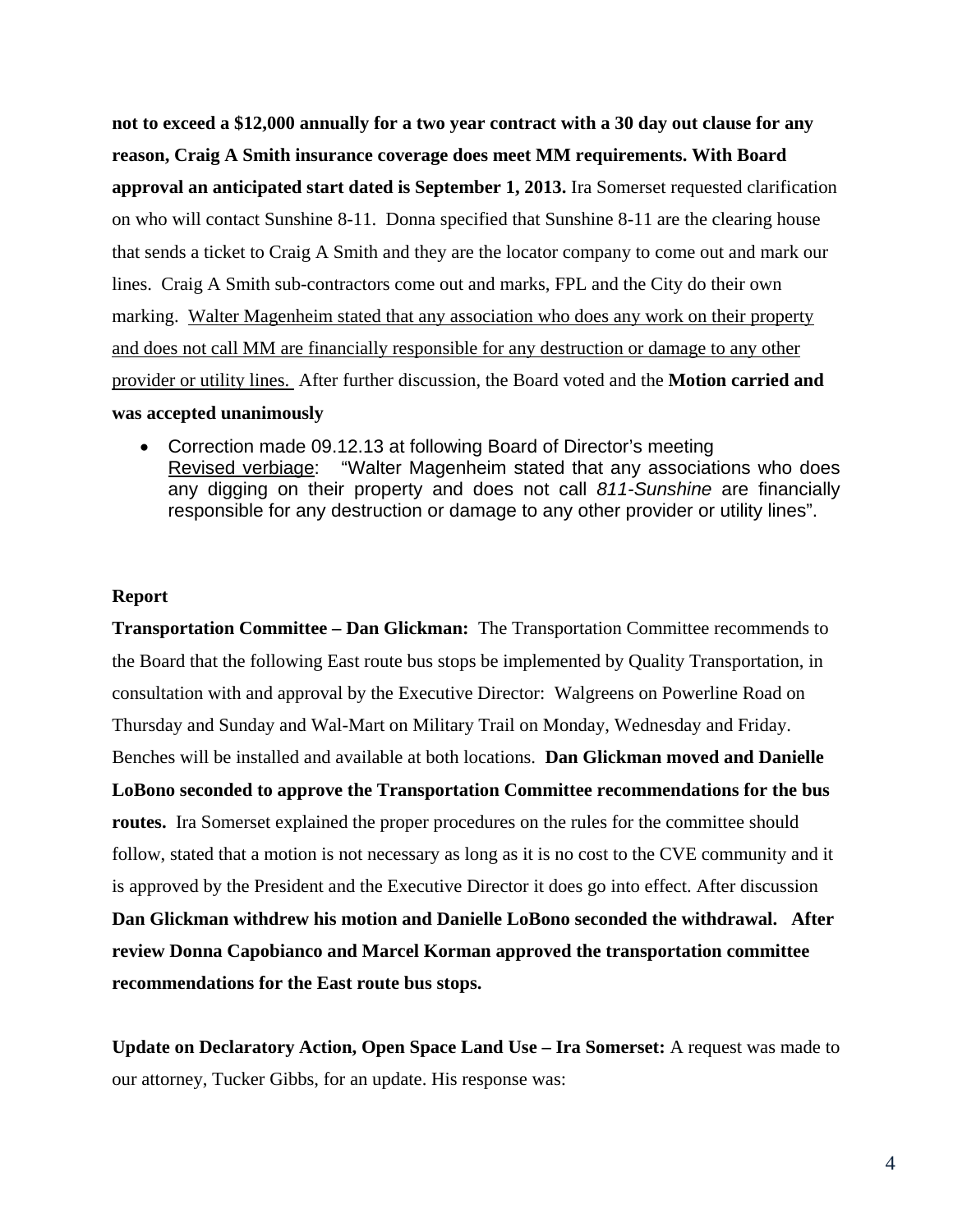- 1. Tucker sent a status report to Mr. Falco in February, 2013, as an update at that time. Little has changed.
- 2. The lawsuit (a declaratory action asking the court to "declare" that the city's current "S" Open Space code provision is impermissibly vague and does not include appropriate standards for its application) is still ongoing but held in abeyance while the city corrects the flaws in that code provision.
- 3. Scott Backman and Tucker created proposed changes that seek to protect CVE from potential adverse impacts from the development of the "S" zoned property adjacent to CVE ("golf course property"). This proposed ordinance was discussed with the board and presented to planning department staff for its consideration.
- 4. It is Tucker understands that the board in February was in discussions with the owner of the golf course property regarding a possible purchase. The status of the golf course property was covered previously today.
- 5. Tucker made a presentation to the board at its meeting on February 27, 2013, regarding the lawsuit and the proposed ordinance and the meeting with the planning department.
- 6. On June 18, the city commission considered and approved on first reading a comprehensive plan amendment that is the first step in allowing the transformation of the Deerfield Beach Country Club site into a 73.7-acre "business park." The final hearing on the comprehensive plan (from Commercial Recreation to Employment Center land use category) will be at the August 20 city commission meeting. This may be of interest to CVE as the owner could seek such a change on the adjacent golf course. I believe that this is highly unlikely given the irregular shape of the golf course and its location within the CVE residential properties. Our proposal is still being prepared by the Planning and Zoning Department.

Fred Rosenzveig questioned if the criteria being prepared by the City, complies with West Palm Beach County new criteria for open space land use and former golf courses. Commissioner Richard Rosenzweig who was in the audience stated that the Palm Beach golf courses are exterior and the CVE golf course is located in the CVE community itself and anything done in Palm Beach has no correlation to the our community. Gene Goldman stated that the concern is the new proposal by Tucker Gibbs, should include the zoning regulations are for open space. Commissioner Richard Rosenzweig stated that the land use change for open space by the